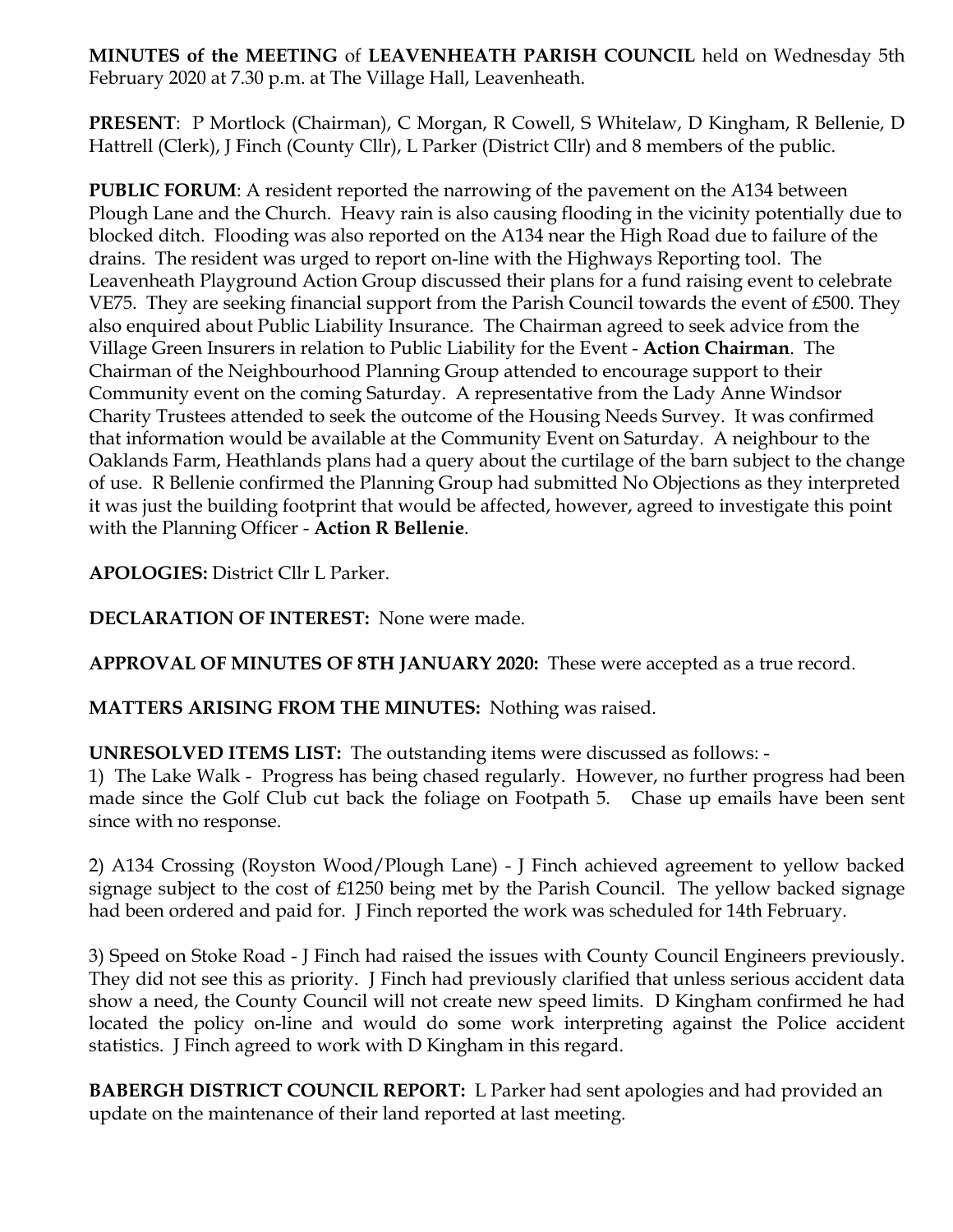**POLICE REPORT**: There was no report, however, the Chairman had provided a link showing our crime figures that can be accessed from our website. S Whitelaw reported on the crimes ongoing since December which are showing on the site which include 3 local reports of violence/sexual offence and other theft.

**SUFFOLK COUNTY COUNCIL REPORT:** County Cllr J Finch attended and reported the high rating of Suffolk's Adult Social Care Locations at 89% rated Good or Outstanding by the Care Quality Commission. A New Roadwork permit scheme is being introduced giving Suffolk Highways more powers to place conditions on road closures. Parking patrols will be the responsibility of the District Council from 6th April. Most Active County initiatives are giving opportunities to individuals who are not currently physically active to take part in training and support with a goal of completing the Great East Swim or Great East Run. More Fostering and Adoption Sessions were scheduled. J Finch updated the meeting on the Bus Service Consultation giving the reasons for the necessary reductions and the compromises that have been negotiated. The important message was for people to use the Buses to make them viable. Further information is to follow.

**NEIGHBOURHOOD PLANNING/ HOUSING NEEDS SURVEY:** It was reported that a Community Consultation Meeting was to be held the coming Saturday where the Survey Results would be discussed and further views from the Village gained. Consultants are now required to take Neighbourhood Planning forward to the next stage. It was agreed to include Finance Agenda items at the March Meeting to consider funding the costs involved - **Action Clerk**. These include the Neighbourhood Planning Consultants introductory visit and a separate Traffic Survey.

**CORRESPONDENCE:** On-going correspondence was discussed. No further actions were agreed.

**HIGHWAYS**: There were no additional Highways matters other than the items under the Public Forum and unresolved items already discussed.

**FINANCE:** The Bank Balances as at 3rd February are £33977.99 in the Community Account and £15484.00 in the Rate Reward Account making a total of £49461.99.

A review of effectiveness of Internal Controls was carried out. The meeting was reminded that the Internal Control Policy was reviewed on 4.9.19. Members expressed their satisfaction of SALC as the Internal Auditors who carry out a comprehensive review. We have recently updated our Financial Regulations.

Attention then turned to our Insurance Cover. The Clerk has compared the cover with our Asset Register and telephoned the Insurers as the Sum's Insured exceed our requirements under the Property section. All other covers fit with our needs including Liability and Personal Accident including volunteers working on Parish Council projects. The Policy values under the property section are populated based on the size of our Parish and amendment is only required if our requirements exceed the Sums Insured generated. So whilst our cover exceeds our needs, there is no additional charge for this as part of the package. Therefore, it was resolved that no amendment is required.

It was agreed to include an Agenda item at the March Meeting of "Consider the request for a contribution of £500 towards the VE75 Fund Raising Event" - **Action Clerk**. Meanwhile the Chairman will request a breakdown of the costs - **Action Chairman**.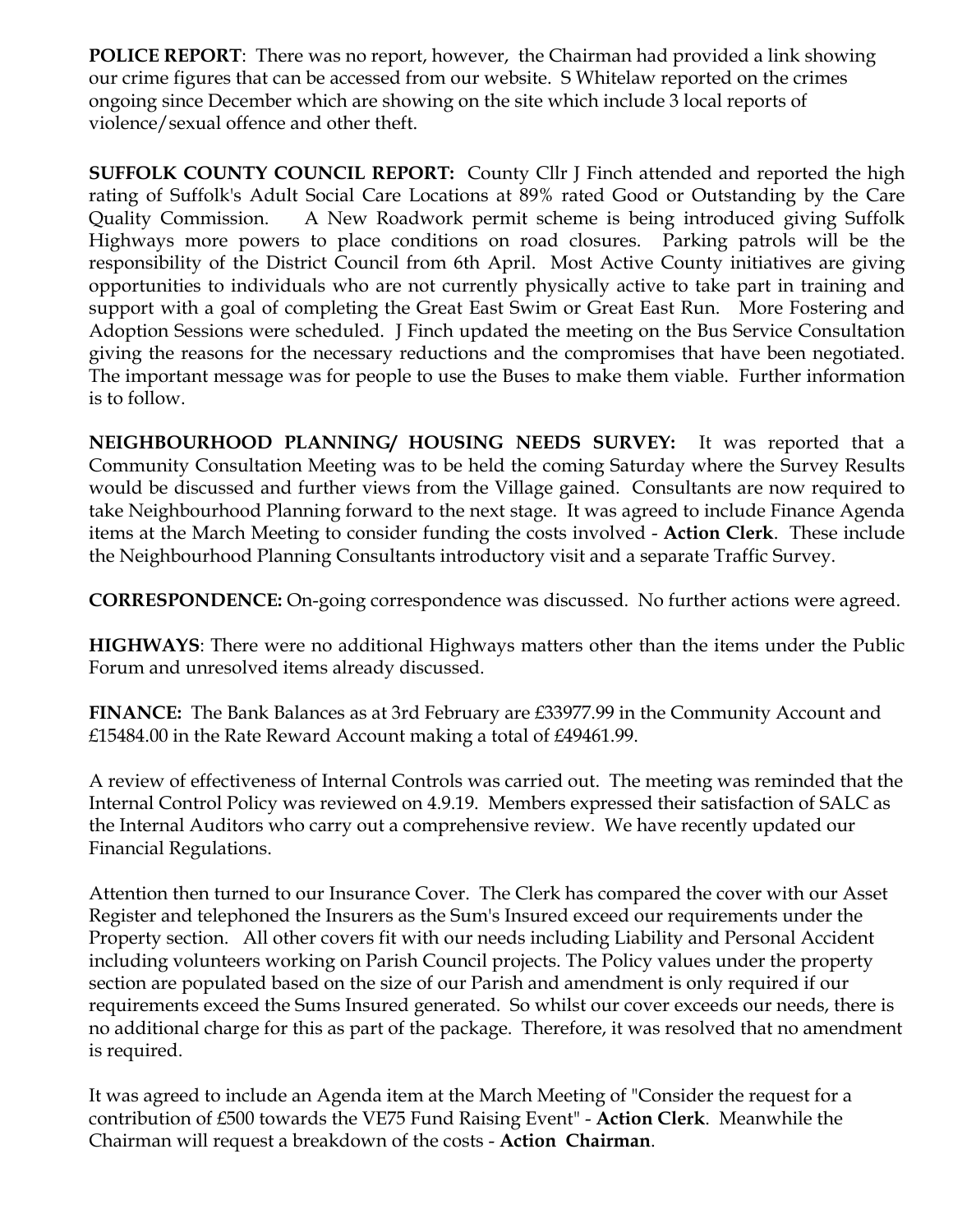## **The following were authorised for payment: -**

| Funds Transfer        | 421.35  | D K Hattrell                          | Clerk's Salary            |
|-----------------------|---------|---------------------------------------|---------------------------|
| Funds Transfer        | 100.40  | Inland Revenue Only                   | <b>Clerk's Deductions</b> |
| Funds Transfer        | 169.13  | <b>SCC Pension ACC</b>                | Clerk's Pension           |
| Funds Transfer        | 9.00    | Leavenheath Village Hall NP Hall hire |                           |
| <b>Funds Transfer</b> | 262.80  | D K Hattrell                          | PC Storage cupboard       |
| <b>Total</b>          | £962.68 |                                       |                           |

**REPORTS FROM ORGANISATIONS AND REPRESENTATIVES :** Reports were given from the Village Green, Village Hall and the Tree Wardens. Minor maintenance at the Village Hall is on-going and the digital cinema continues to attract good numbers. The Fund Raising Event at the Village Green had already been discussed. In the vicinity of the Village Green, a litter bin is being replaced. The Tree Wardens reported that on the Village Green, broken branches damaged in high winds have been cut off together with a program of trimming low hanging trees. A local Tree Surgeon is helping with disposal of arisings. The privet hedge has been cut back between Wrights Way and the noticeboard.

**IDEAS TO IMPROVE THE VILLAGE**: Tree planting is available and will be raised as an idea at the Coffee Morning.

**REPORTS AND QUESTIONS FROM CHAIRMAN AND MEMBERS**: S Whitelaw volunteered to review the Standing Orders with the changes that were introduced just after our last review - **Action S Whitelaw**. This will form an Agenda item at the March Meeting - **Action Clerk**. Handyman services are still being sought for timely maintenance on Village Assets. It was agreed to include an Agenda item at the March Meeting of "Prioritisation of Maintenance Work" - **Action Clerk.** 

The meeting closed at **9.47 p.m**.

**Planning Meeting on 5th February 2020**

*The following decision was advised from the Planning Authority:-*